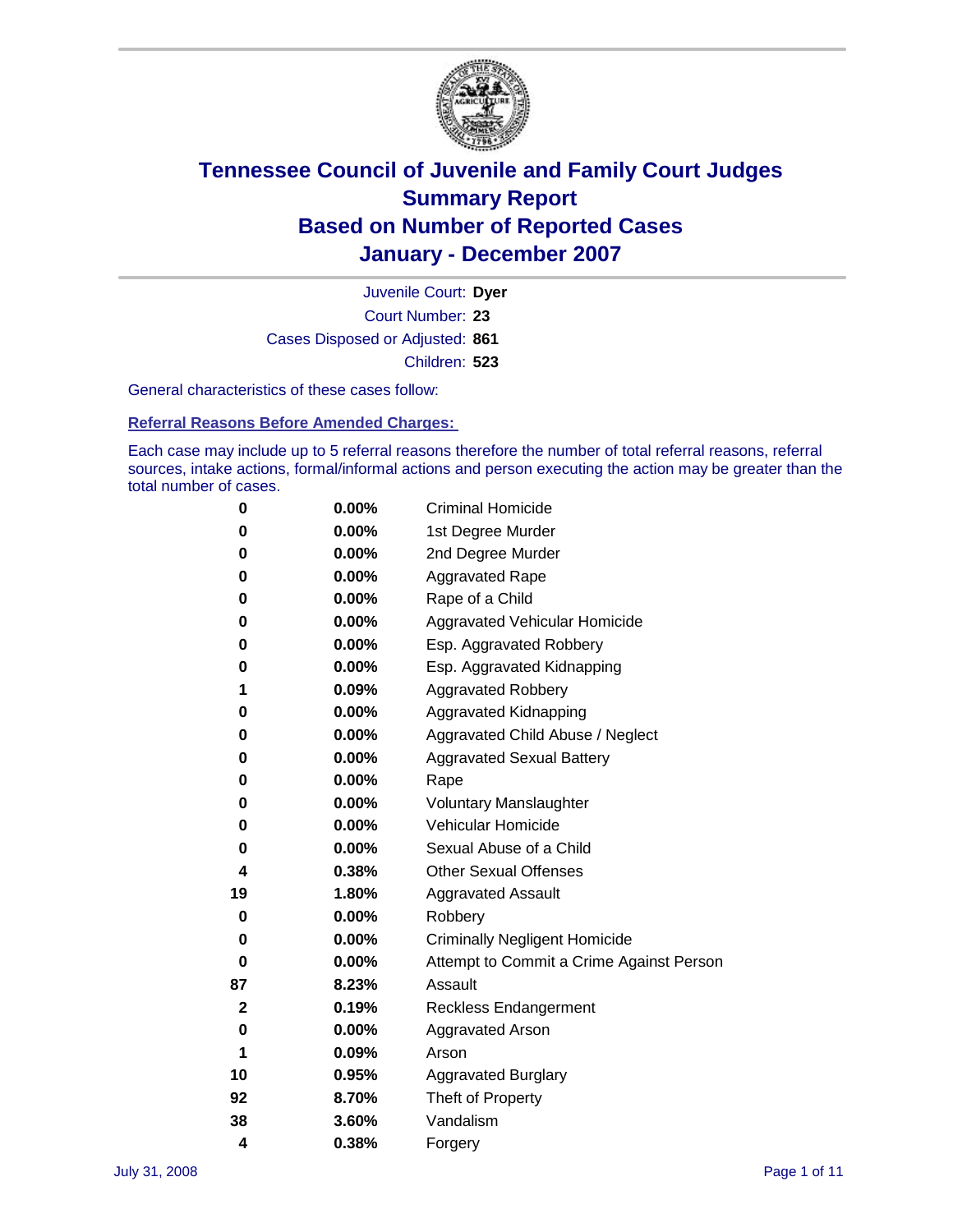

Court Number: **23** Juvenile Court: **Dyer** Cases Disposed or Adjusted: **861** Children: **523**

#### **Referral Reasons Before Amended Charges:**

Each case may include up to 5 referral reasons therefore the number of total referral reasons, referral sources, intake actions, formal/informal actions and person executing the action may be greater than the total number of cases.

| 1            | 0.09%    | <b>Worthless Checks</b>                                     |
|--------------|----------|-------------------------------------------------------------|
| $\bf{0}$     | 0.00%    | Illegal Possession / Fraudulent Use of Credit / Debit Cards |
| 23           | 2.18%    | <b>Burglary</b>                                             |
| $\mathbf{2}$ | 0.19%    | Unauthorized Use of a Vehicle                               |
| 1            | 0.09%    | <b>Cruelty to Animals</b>                                   |
| $\mathbf{2}$ | 0.19%    | Sale of Controlled Substances                               |
| 6            | 0.57%    | <b>Other Drug Offenses</b>                                  |
| 49           | 4.64%    | <b>Possession of Controlled Substances</b>                  |
| 1            | 0.09%    | <b>Criminal Attempt</b>                                     |
| $\mathbf{2}$ | 0.19%    | Carrying Weapons on School Property                         |
| 12           | 1.14%    | Unlawful Carrying / Possession of a Weapon                  |
| 20           | 1.89%    | <b>Evading Arrest</b>                                       |
| $\mathbf{2}$ | 0.19%    | Escape                                                      |
| 1            | 0.09%    | Driving Under Influence (DUI)                               |
| 21           | 1.99%    | Possession / Consumption of Alcohol                         |
| 16           | 1.51%    | Resisting Stop, Frisk, Halt, Arrest or Search               |
| 3            | 0.28%    | <b>Aggravated Criminal Trespass</b>                         |
| 6            | 0.57%    | Harassment                                                  |
| 20           | 1.89%    | Failure to Appear                                           |
| 1            | 0.09%    | Filing a False Police Report                                |
| 6            | 0.57%    | Criminal Impersonation                                      |
| 31           | 2.93%    | <b>Disorderly Conduct</b>                                   |
| 20           | 1.89%    | <b>Criminal Trespass</b>                                    |
| 4            | 0.38%    | Public Intoxication                                         |
| 0            | $0.00\%$ | Gambling                                                    |
| 120          | 11.35%   | <b>Traffic</b>                                              |
| 39           | 3.69%    | Local Ordinances                                            |
| $\pmb{0}$    | 0.00%    | Violation of Wildlife Regulations                           |
| 3            | 0.28%    | Contempt of Court                                           |
| 27           | 2.55%    | Violation of Probation                                      |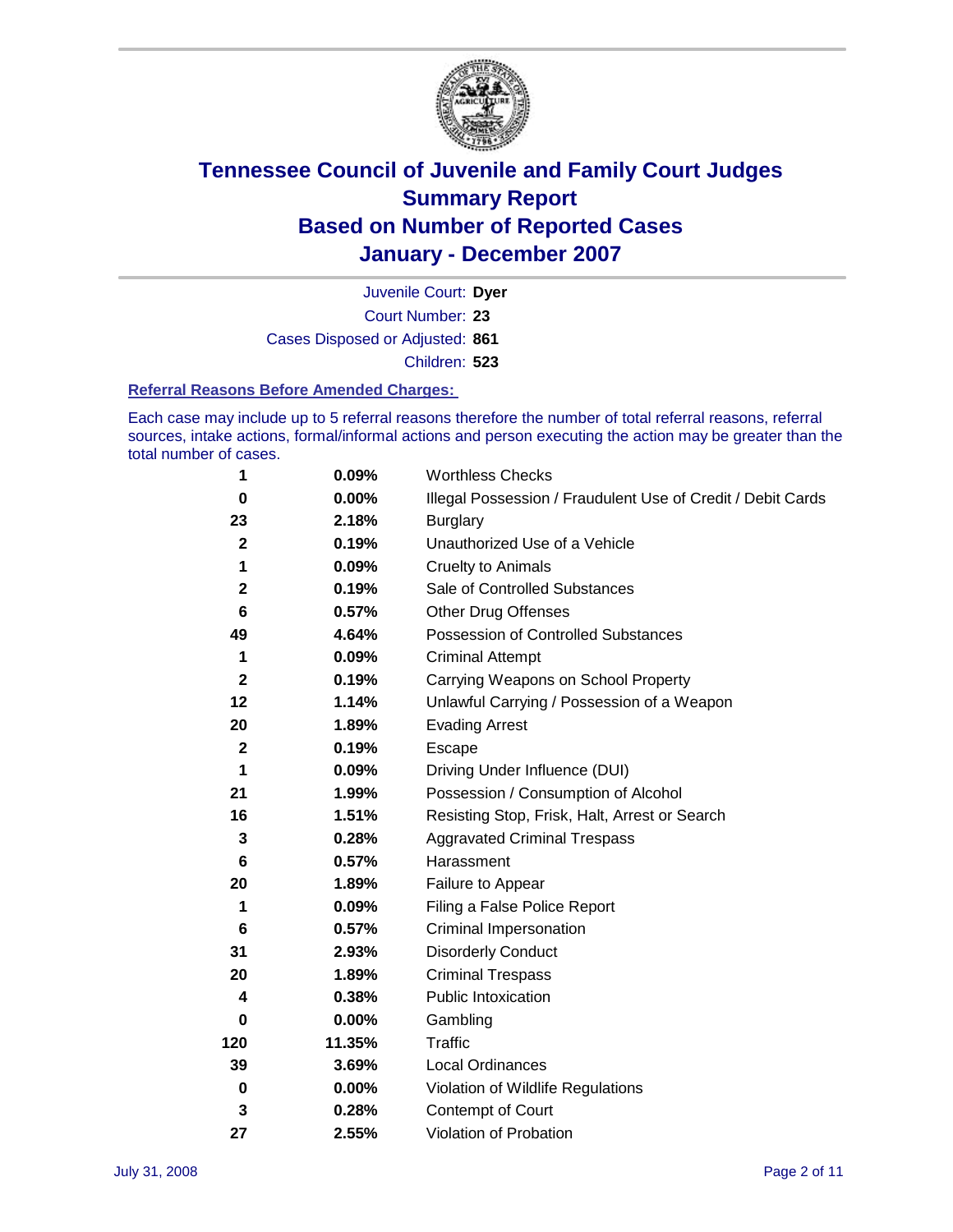

Court Number: **23** Juvenile Court: **Dyer** Cases Disposed or Adjusted: **861** Children: **523**

#### **Referral Reasons Before Amended Charges:**

Each case may include up to 5 referral reasons therefore the number of total referral reasons, referral sources, intake actions, formal/informal actions and person executing the action may be greater than the total number of cases.

| 0        | 0.00%    | Violation of Aftercare                 |
|----------|----------|----------------------------------------|
| 117      | 11.07%   | <b>Unruly Behavior</b>                 |
| 48       | 4.54%    | Truancy                                |
| 65       | 6.15%    | In-State Runaway                       |
| $\bf{0}$ | $0.00\%$ | Out-of-State Runaway                   |
| 21       | 1.99%    | Possession of Tobacco Products         |
| 61       | 5.77%    | Violation of a Valid Court Order       |
| 26       | 2.46%    | Violation of Curfew                    |
| 0        | 0.00%    | Sexually Abused Child                  |
| 0        | 0.00%    | <b>Physically Abused Child</b>         |
| 0        | 0.00%    | Dependency / Neglect                   |
| 0        | 0.00%    | <b>Termination of Parental Rights</b>  |
| 0        | 0.00%    | <b>Violation of Pretrial Diversion</b> |
| 0        | $0.00\%$ | Violation of Informal Adjustment       |
| 0        | 0.00%    | <b>Judicial Review</b>                 |
| 0        | 0.00%    | <b>Administrative Review</b>           |
| 0        | $0.00\%$ | <b>Foster Care Review</b>              |
| 0        | $0.00\%$ | Custody                                |
| 0        | 0.00%    | Visitation                             |
| 0        | 0.00%    | Paternity / Legitimation               |
| 0        | $0.00\%$ | <b>Child Support</b>                   |
| 0        | $0.00\%$ | <b>Request for Medical Treatment</b>   |
| 0        | 0.00%    | <b>Consent to Marry</b>                |
| 22       | 2.08%    | Other                                  |
| 1,057    | 100.00%  | <b>Total Referrals</b>                 |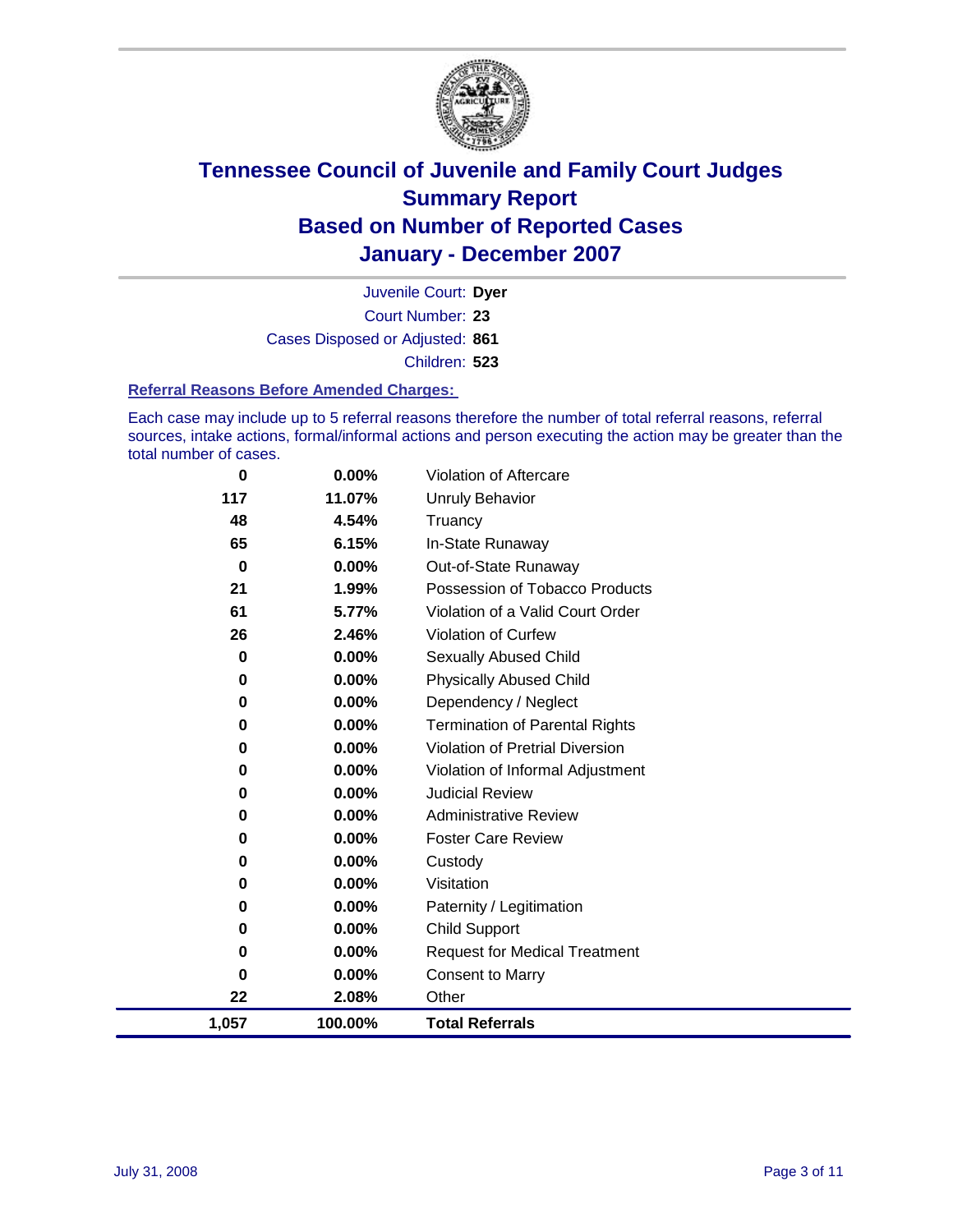

|                            |     |                                 | Juvenile Court: Dyer |  |
|----------------------------|-----|---------------------------------|----------------------|--|
|                            |     |                                 | Court Number: 23     |  |
|                            |     | Cases Disposed or Adjusted: 861 |                      |  |
|                            |     |                                 | Children: 523        |  |
| <b>Referral Sources: 1</b> |     |                                 |                      |  |
|                            | 882 | 83 AA%                          | Law Enforcement      |  |

### **83.44%** Law Enforcement **1.80%** Parents **0.09%** Relatives **0.47%** Self **3.31%** School **0.00%** CSA **0.57%** DCS **0.00%** Other State Department **0.00%** District Attorney's Office **9.84%** Court Staff **0.00%** Social Agency **0.09%** Other Court **0.19%** Victim **0.00%** Child & Parent **0.00%** Hospital **0.00%** Unknown **0.19%** Other **1,057 100.00% Total Referral Sources**

### **Age of Child at Referral: 2**

| 523   | 100.00%  | <b>Total Child Count</b> |  |
|-------|----------|--------------------------|--|
| 0     | 0.00%    | Unknown / Not Reported   |  |
| 0     | $0.00\%$ | Ages 19 and Over         |  |
| 136   | 26.00%   | Ages 17 through 18       |  |
| 224   | 42.83%   | Ages 15 through 16       |  |
| $112$ | 21.41%   | Ages 13 through 14       |  |
| 35    | 6.69%    | Ages 11 through 12       |  |
| 16    | 3.06%    | Ages 10 and Under        |  |
|       |          |                          |  |

<sup>1</sup> If different than number of Referral Reasons (1057), verify accuracy of your court's data.

<sup>2</sup> One child could be counted in multiple categories, verify accuracy of your court's data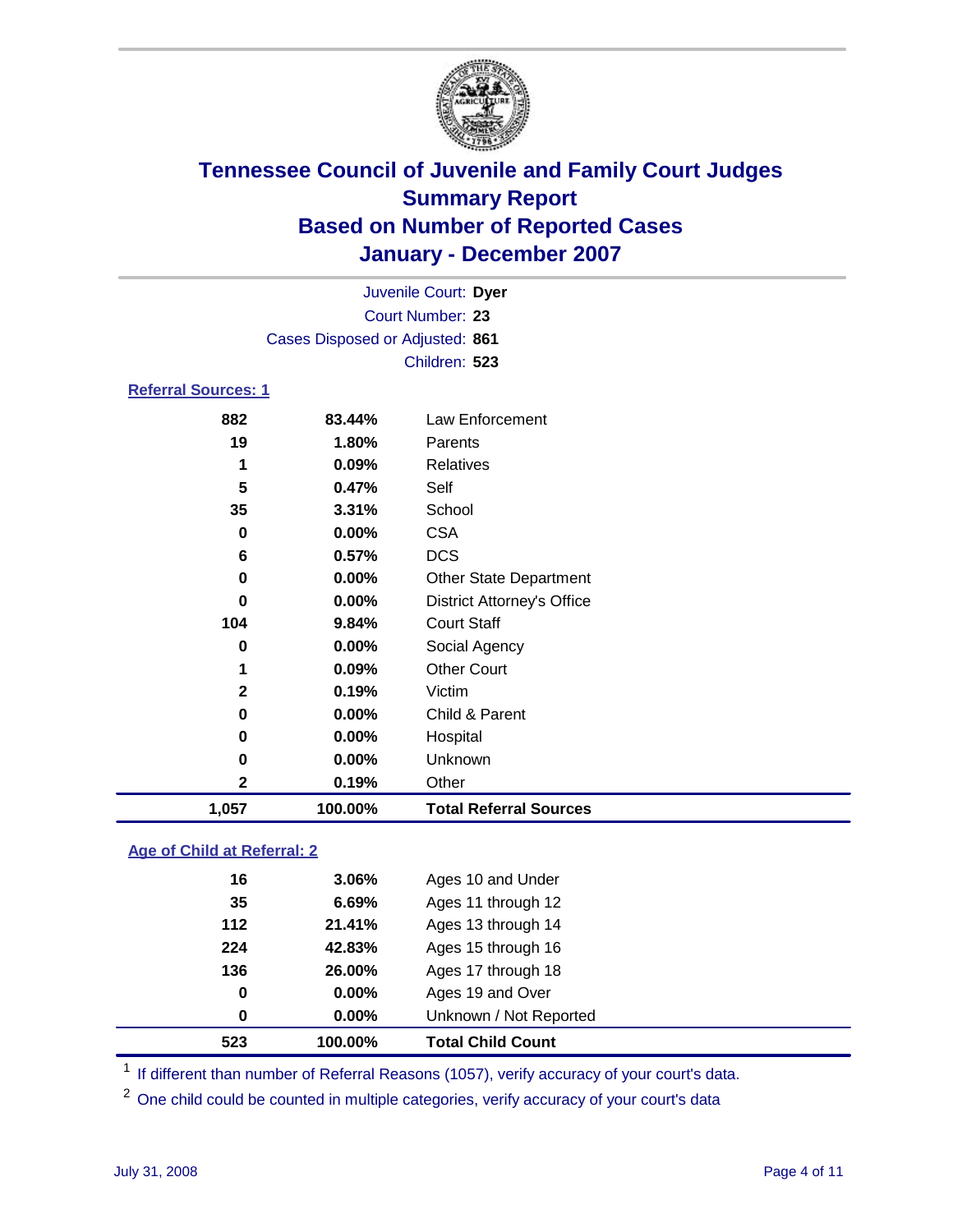

| Juvenile Court: Dyer                    |                                 |                          |  |  |  |
|-----------------------------------------|---------------------------------|--------------------------|--|--|--|
|                                         | Court Number: 23                |                          |  |  |  |
|                                         | Cases Disposed or Adjusted: 861 |                          |  |  |  |
|                                         |                                 | Children: 523            |  |  |  |
| Sex of Child: 1                         |                                 |                          |  |  |  |
| 344                                     | 65.77%                          | Male                     |  |  |  |
| 179                                     | 34.23%                          | Female                   |  |  |  |
| $\bf{0}$                                | 0.00%                           | Unknown                  |  |  |  |
| 523                                     | 100.00%                         | <b>Total Child Count</b> |  |  |  |
| Race of Child: 1                        |                                 |                          |  |  |  |
| 344                                     | 65.77%                          | White                    |  |  |  |
| 173                                     | 33.08%                          | African American         |  |  |  |
| $\bf{0}$                                | 0.00%                           | Native American          |  |  |  |
| 1                                       | 0.19%                           | Asian                    |  |  |  |
| 3                                       | 0.57%                           | Mixed                    |  |  |  |
| $\mathbf 2$                             | 0.38%                           | Unknown                  |  |  |  |
| 523                                     | 100.00%                         | <b>Total Child Count</b> |  |  |  |
| <b>Hispanic Origin: 1</b>               |                                 |                          |  |  |  |
| $\overline{\mathbf{4}}$                 | 0.76%                           | Yes                      |  |  |  |
| 265                                     | 50.67%                          | <b>No</b>                |  |  |  |
| 254                                     | 48.57%                          | Unknown                  |  |  |  |
| 523                                     | 100.00%                         | <b>Total Child Count</b> |  |  |  |
|                                         |                                 |                          |  |  |  |
| <b>School Enrollment of Children: 1</b> |                                 |                          |  |  |  |
| 486                                     | 92.93%                          | Yes                      |  |  |  |
| 4                                       | 0.76%                           | <b>No</b>                |  |  |  |
| 33                                      | 6.31%                           | Unknown                  |  |  |  |
| 523                                     | 100.00%                         | <b>Total Child Count</b> |  |  |  |

One child could be counted in multiple categories, verify accuracy of your court's data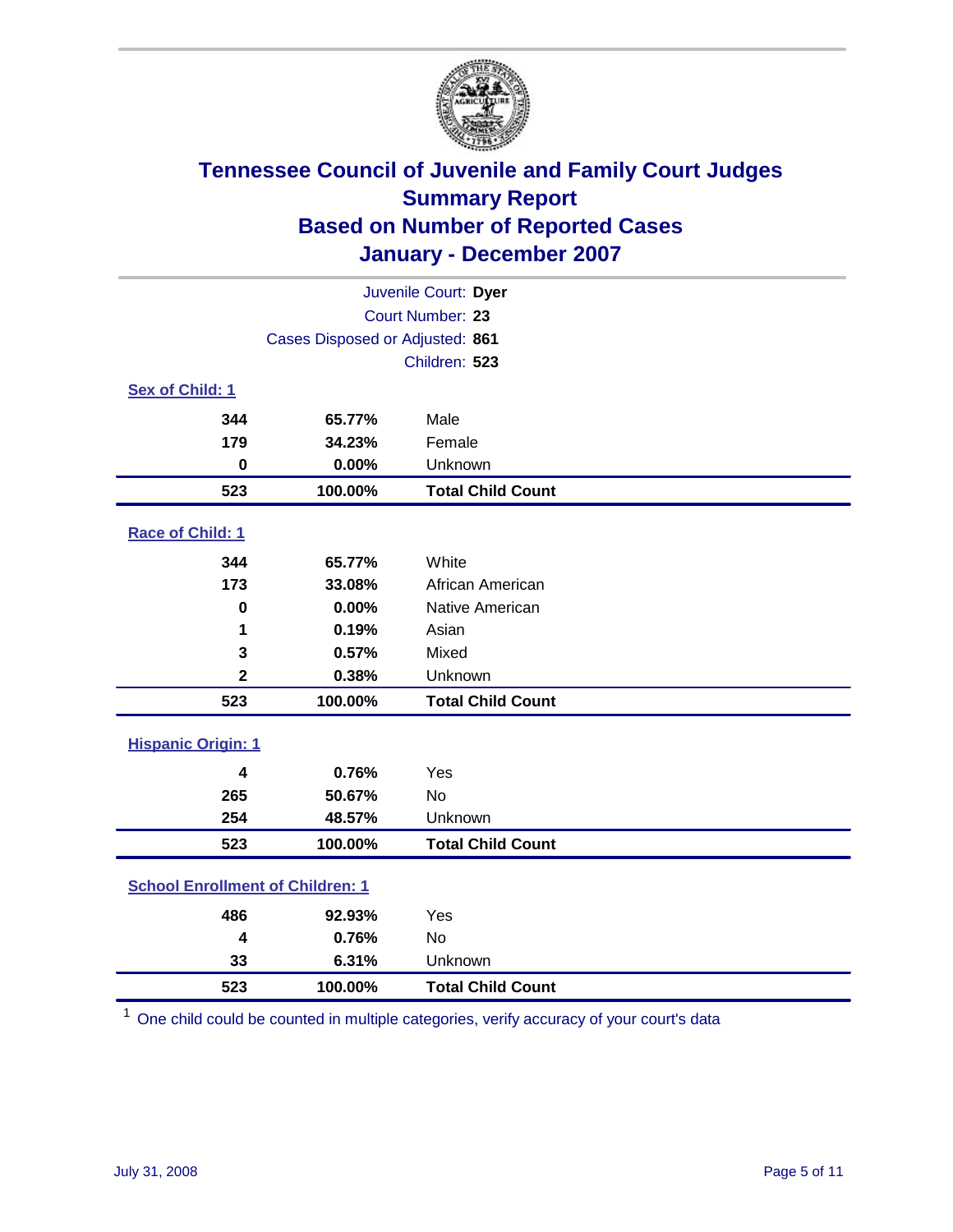

Court Number: **23** Juvenile Court: **Dyer** Cases Disposed or Adjusted: **861** Children: **523**

#### **Living Arrangement of Child at Time of Referral: 1**

| 523 | 100.00%       | <b>Total Child Count</b>     |
|-----|---------------|------------------------------|
|     | 0.19%<br>1    | Other                        |
|     | 5<br>0.96%    | Unknown                      |
|     | $0.00\%$<br>0 | Independent                  |
|     | 0.00%<br>0    | In an Institution            |
|     | $0.00\%$<br>0 | In a Residential Center      |
|     | 0.00%<br>0    | In a Group Home              |
|     | 3<br>$0.57\%$ | With Foster Family           |
|     | 3<br>0.57%    | With Adoptive Parents        |
|     | 26<br>4.97%   | <b>With Relatives</b>        |
|     | 63<br>12.05%  | <b>With Father</b>           |
| 359 | 68.64%        | With Mother                  |
|     | 1.15%<br>6    | With Mother and Stepfather   |
|     | 3<br>$0.57\%$ | With Father and Stepmother   |
|     | 54<br>10.33%  | With Both Biological Parents |
|     |               |                              |

#### **Type of Detention: 2**

| 861          | 100.00%  | <b>Total Detention Count</b> |  |
|--------------|----------|------------------------------|--|
| 0            | $0.00\%$ | Other                        |  |
| 837          | 97.21%   | Does Not Apply               |  |
| $\mathbf{2}$ | 0.23%    | <b>Unknown</b>               |  |
| 0            | 0.00%    | <b>Psychiatric Hospital</b>  |  |
| 0            | $0.00\%$ | Jail - No Separation         |  |
| 0            | $0.00\%$ | Jail - Partial Separation    |  |
| 0            | $0.00\%$ | Jail - Complete Separation   |  |
| 7            | 0.81%    | Juvenile Detention Facility  |  |
| 15           | 1.74%    | Non-Secure Placement         |  |
|              |          |                              |  |

<sup>1</sup> One child could be counted in multiple categories, verify accuracy of your court's data

<sup>2</sup> If different than number of Cases (861) verify accuracy of your court's data.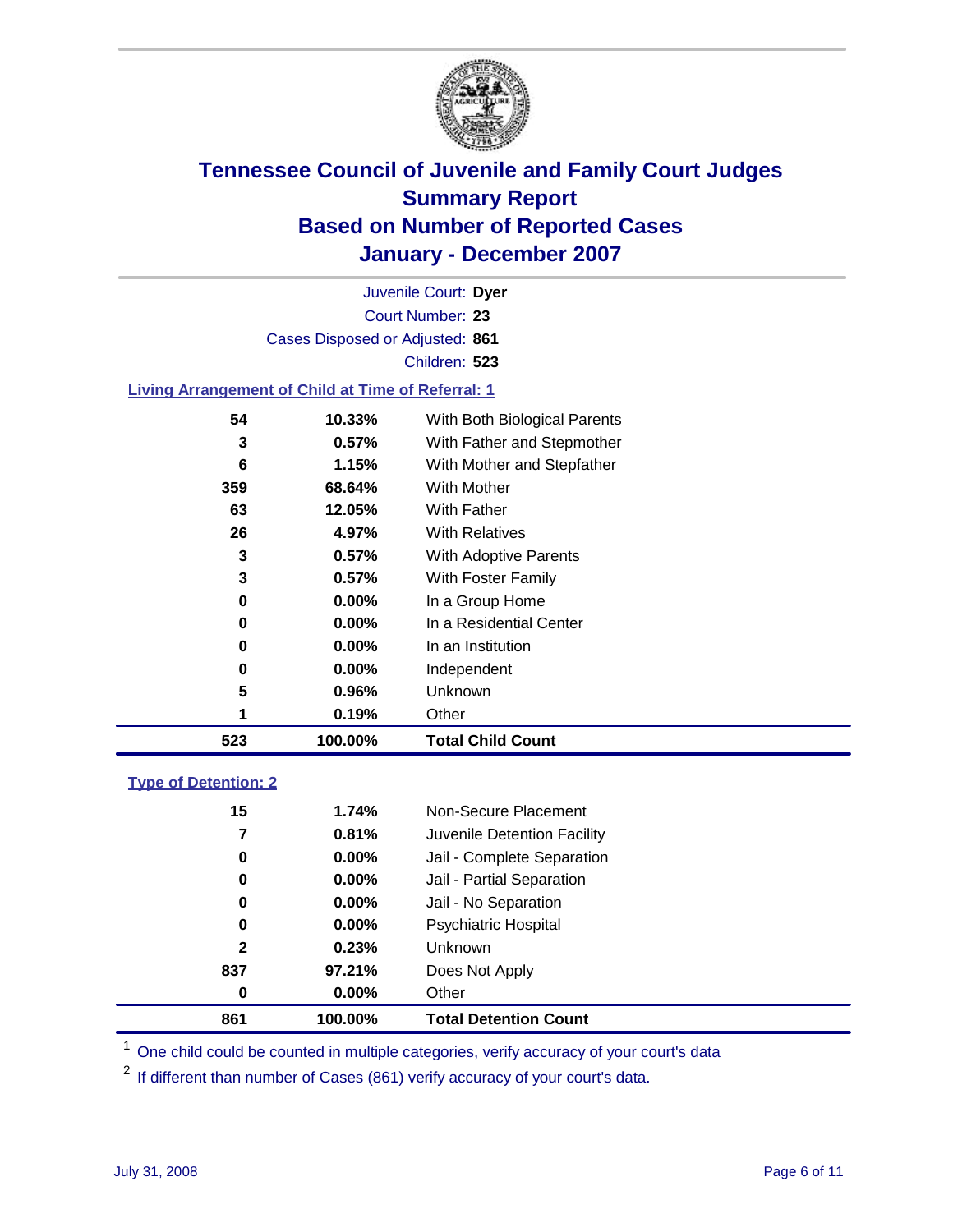

|                                                    | Juvenile Court: Dyer            |                                      |  |  |  |
|----------------------------------------------------|---------------------------------|--------------------------------------|--|--|--|
|                                                    | Court Number: 23                |                                      |  |  |  |
|                                                    | Cases Disposed or Adjusted: 861 |                                      |  |  |  |
|                                                    |                                 | Children: 523                        |  |  |  |
| <b>Placement After Secure Detention Hearing: 1</b> |                                 |                                      |  |  |  |
| 15                                                 | 1.74%                           | Returned to Prior Living Arrangement |  |  |  |
| 1                                                  | 0.12%                           | Juvenile Detention Facility          |  |  |  |
| 0                                                  | 0.00%                           | Jail                                 |  |  |  |
| 0                                                  | $0.00\%$                        | Shelter / Group Home                 |  |  |  |
| 0                                                  | 0.00%                           | <b>Foster Family Home</b>            |  |  |  |
| 0                                                  | 0.00%                           | Psychiatric Hospital                 |  |  |  |
| 8                                                  | 0.93%                           | Unknown / Not Reported               |  |  |  |
| 836                                                | 97.10%                          | Does Not Apply                       |  |  |  |
| 1                                                  | 0.12%                           | Other                                |  |  |  |
| 861                                                | 100.00%                         | <b>Total Placement Count</b>         |  |  |  |
| <b>Intake Actions: 2</b>                           |                                 |                                      |  |  |  |
|                                                    |                                 |                                      |  |  |  |
| 790                                                | 74.74%                          | <b>Petition Filed</b>                |  |  |  |
| 0                                                  | 0.00%                           | <b>Motion Filed</b>                  |  |  |  |
| 265                                                | 25.07%                          | <b>Citation Processed</b>            |  |  |  |
| 0                                                  | 0.00%                           | Notification of Paternity Processed  |  |  |  |
| 0                                                  | 0.00%                           | Scheduling of Judicial Review        |  |  |  |
| 0                                                  | 0.00%                           | Scheduling of Administrative Review  |  |  |  |
| 0                                                  | 0.00%                           | Scheduling of Foster Care Review     |  |  |  |
| 0                                                  | 0.00%                           | Unknown                              |  |  |  |
| $\mathbf 2$                                        | 0.19%                           | Does Not Apply                       |  |  |  |
| $\mathbf 0$                                        | 0.00%                           | Other                                |  |  |  |
| 1,057                                              | 100.00%                         | <b>Total Intake Count</b>            |  |  |  |

<sup>1</sup> If different than number of Cases (861) verify accuracy of your court's data.

<sup>2</sup> If different than number of Referral Reasons (1057), verify accuracy of your court's data.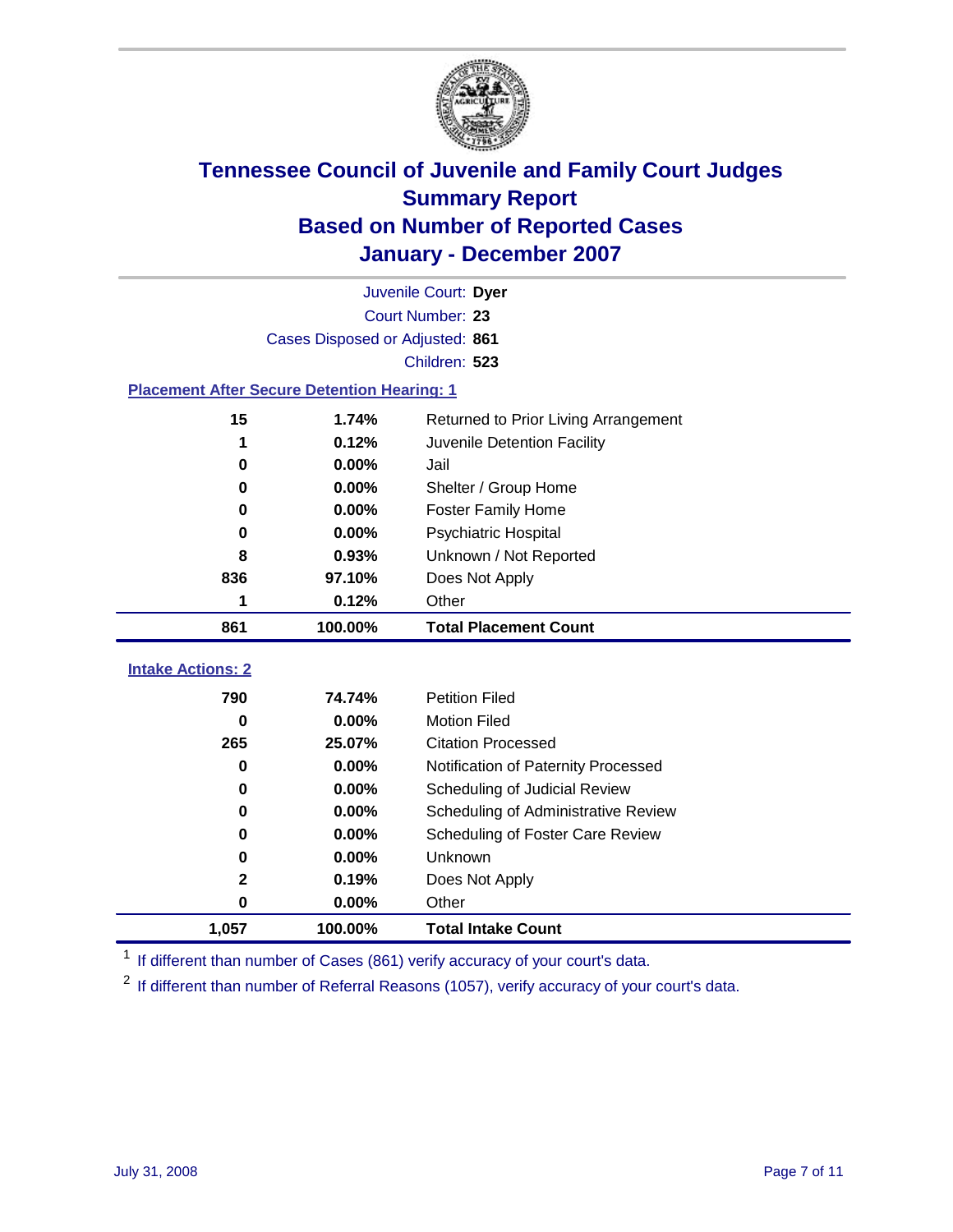

Court Number: **23** Juvenile Court: **Dyer** Cases Disposed or Adjusted: **861** Children: **523**

#### **Last Grade Completed by Child: 1**

| 523          | 100.00% | <b>Total Child Count</b> |
|--------------|---------|--------------------------|
| 0            | 0.00%   | Other                    |
| 338          | 64.63%  | Unknown                  |
| 0            | 0.00%   | Never Attended School    |
| 0            | 0.00%   | Graduated                |
| $\mathbf{2}$ | 0.38%   | <b>GED</b>               |
| 1            | 0.19%   | Non-Graded Special Ed    |
| 7            | 1.34%   | 12th Grade               |
| 27           | 5.16%   | 11th Grade               |
| 48           | 9.18%   | 10th Grade               |
| 41           | 7.84%   | 9th Grade                |
| 24           | 4.59%   | 8th Grade                |
| 22           | 4.21%   | 7th Grade                |
| $\mathbf 2$  | 0.38%   | 6th Grade                |
| 1            | 0.19%   | 5th Grade                |
| 3            | 0.57%   | 4th Grade                |
| $\mathbf{2}$ | 0.38%   | 3rd Grade                |
| 1            | 0.19%   | 2nd Grade                |
| 4            | 0.76%   | 1st Grade                |
| 0            | 0.00%   | Kindergarten             |
| 0            | 0.00%   | Preschool                |
| 0            | 0.00%   | Too Young for School     |

### **Enrolled in Special Education: 1**

One child could be counted in multiple categories, verify accuracy of your court's data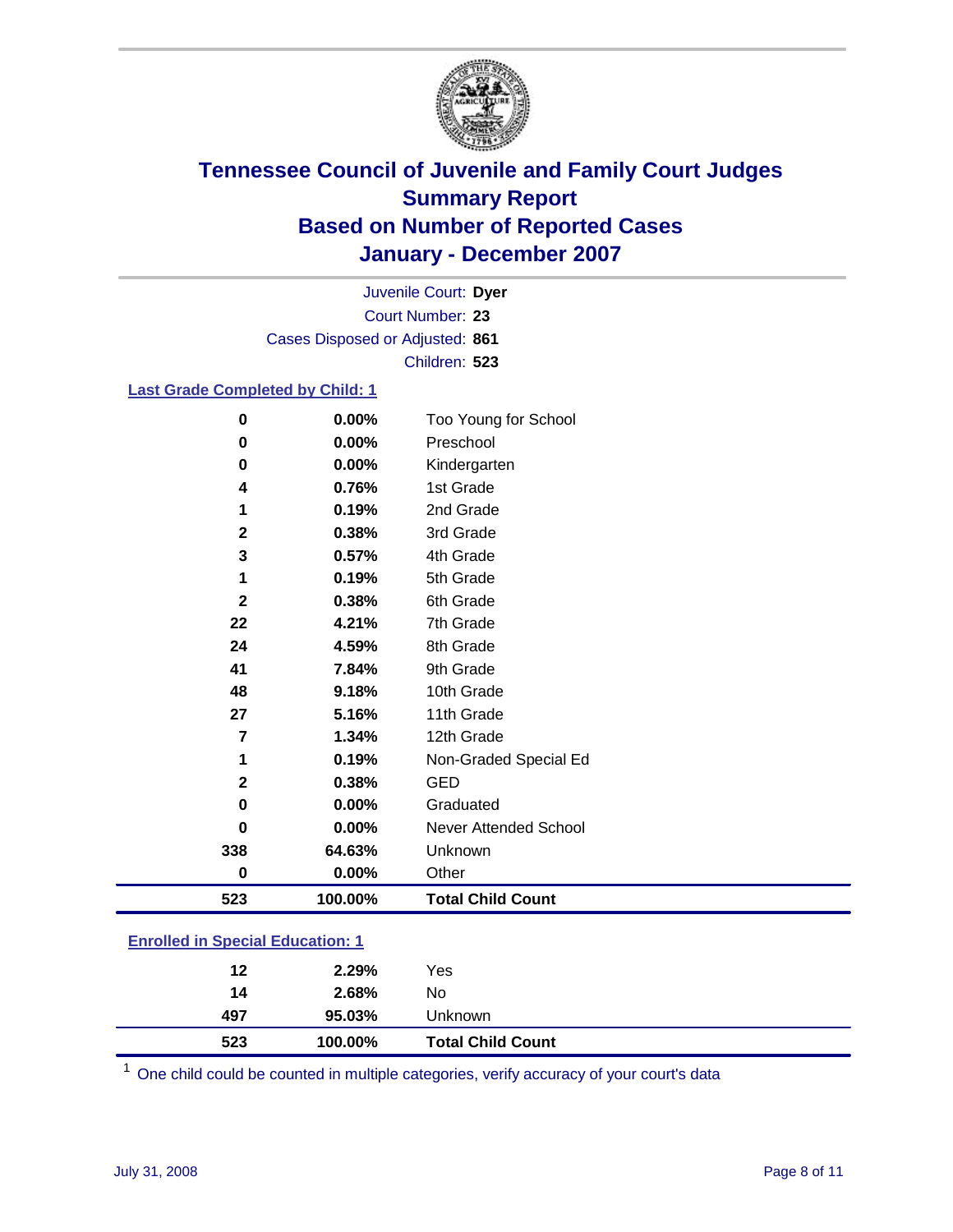

| Juvenile Court: Dyer         |                                 |                           |  |  |
|------------------------------|---------------------------------|---------------------------|--|--|
|                              | Court Number: 23                |                           |  |  |
|                              | Cases Disposed or Adjusted: 861 |                           |  |  |
|                              |                                 | Children: 523             |  |  |
| <b>Action Executed By: 1</b> |                                 |                           |  |  |
| 374                          | 35.38%                          | Judge                     |  |  |
| 396                          | 37.46%                          | Referee                   |  |  |
| 277                          | 26.21%                          | <b>YSO</b>                |  |  |
| 10                           | 0.95%                           | Other                     |  |  |
| 0                            | $0.00\%$                        | Unknown / Not Reported    |  |  |
| 1,057                        | 100.00%                         | <b>Total Action Count</b> |  |  |

### **Formal / Informal Actions: 1**

| 196   | 18.54%   | Dismissed                                        |
|-------|----------|--------------------------------------------------|
| 98    | 9.27%    | Retired / Nolle Prosequi                         |
| 374   | 35.38%   | <b>Complaint Substantiated Delinquent</b>        |
| 19    | 1.80%    | <b>Complaint Substantiated Status Offender</b>   |
| 0     | 0.00%    | <b>Complaint Substantiated Dependent/Neglect</b> |
| 0     | 0.00%    | <b>Complaint Substantiated Abused</b>            |
| 0     | $0.00\%$ | <b>Complaint Substantiated Mentally III</b>      |
| 286   | 27.06%   | Informal Adjustment                              |
| 4     | 0.38%    | <b>Pretrial Diversion</b>                        |
| 72    | 6.81%    | <b>Transfer to Adult Court Hearing</b>           |
| 1     | 0.09%    | Charges Cleared by Transfer to Adult Court       |
| 0     | 0.00%    | Special Proceeding                               |
| 0     | $0.00\%$ | <b>Review Concluded</b>                          |
| 0     | $0.00\%$ | Case Held Open                                   |
| 7     | 0.66%    | Other                                            |
| 0     | $0.00\%$ | Unknown / Not Reported                           |
| 1,057 | 100.00%  | <b>Total Action Count</b>                        |

<sup>1</sup> If different than number of Referral Reasons (1057), verify accuracy of your court's data.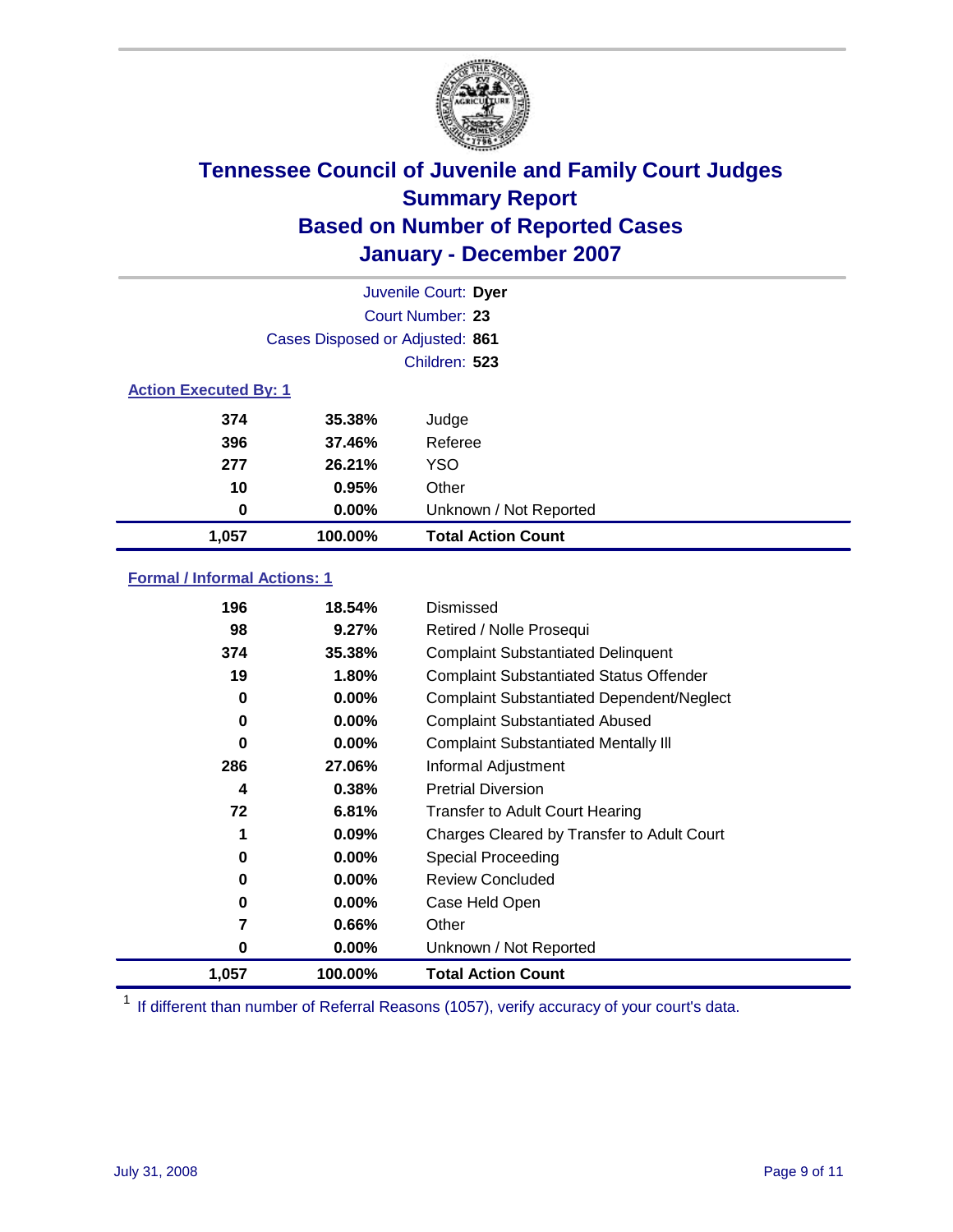

|                       |                                 | Juvenile Court: Dyer                                  |
|-----------------------|---------------------------------|-------------------------------------------------------|
|                       |                                 | Court Number: 23                                      |
|                       | Cases Disposed or Adjusted: 861 |                                                       |
|                       |                                 | Children: 523                                         |
| <b>Case Outcomes:</b> |                                 | There can be multiple outcomes for one child or case. |
| 177                   | 9.26%                           | <b>Case Dismissed</b>                                 |
| 78                    | 4.08%                           | Case Retired or Nolle Prosequi                        |
| 205                   | 10.72%                          | Warned / Counseled                                    |
| 0                     | 0.00%                           | <b>Held Open For Review</b>                           |
| 172                   | 9.00%                           | Supervision / Probation to Juvenile Court             |
| 46                    | 2.41%                           | <b>Probation to Parents</b>                           |
| 0                     | 0.00%                           | Referral to Another Entity for Supervision / Service  |
| 1                     | 0.05%                           | Referred for Mental Health Counseling                 |
| 20                    | 1.05%                           | Referred for Alcohol and Drug Counseling              |
| 0                     | 0.00%                           | <b>Referred to Alternative School</b>                 |
| 2                     | 0.10%                           | Referred to Private Child Agency                      |
| 1                     | 0.05%                           | Referred to Defensive Driving School                  |
| 11                    | 0.58%                           | Referred to Alcohol Safety School                     |
| 9                     | 0.47%                           | Referred to Juvenile Court Education-Based Program    |
| 5                     | 0.26%                           | Driver's License Held Informally                      |
| 0                     | 0.00%                           | <b>Voluntary Placement with DMHMR</b>                 |
| 0                     | 0.00%                           | <b>Private Mental Health Placement</b>                |
| 0                     | 0.00%                           | <b>Private MR Placement</b>                           |
| 0                     | 0.00%                           | Placement with City/County Agency/Facility            |
| 0                     | 0.00%                           | Placement with Relative / Other Individual            |
| 108                   | 5.65%                           | Fine                                                  |
| 208                   | 10.88%                          | <b>Public Service</b>                                 |
| 61                    | 3.19%                           | Restitution                                           |
| 0                     | 0.00%                           | <b>Runaway Returned</b>                               |
| 50                    | 2.62%                           | No Contact Order                                      |
| $\bf{0}$              | 0.00%                           | Injunction Other than No Contact Order                |
| 22                    | 1.15%                           | <b>House Arrest</b>                                   |
| 24                    | 1.26%                           | <b>Court Defined Curfew</b>                           |
| 0                     | 0.00%                           | Dismissed from Informal Adjustment                    |
| 0                     | 0.00%                           | <b>Dismissed from Pretrial Diversion</b>              |
| 0                     | 0.00%                           | <b>Released from Probation</b>                        |
| 50                    | 2.62%                           | <b>Transferred to Adult Court</b>                     |
| $\mathbf 0$           | 0.00%                           | <b>DMHMR Involuntary Commitment</b>                   |